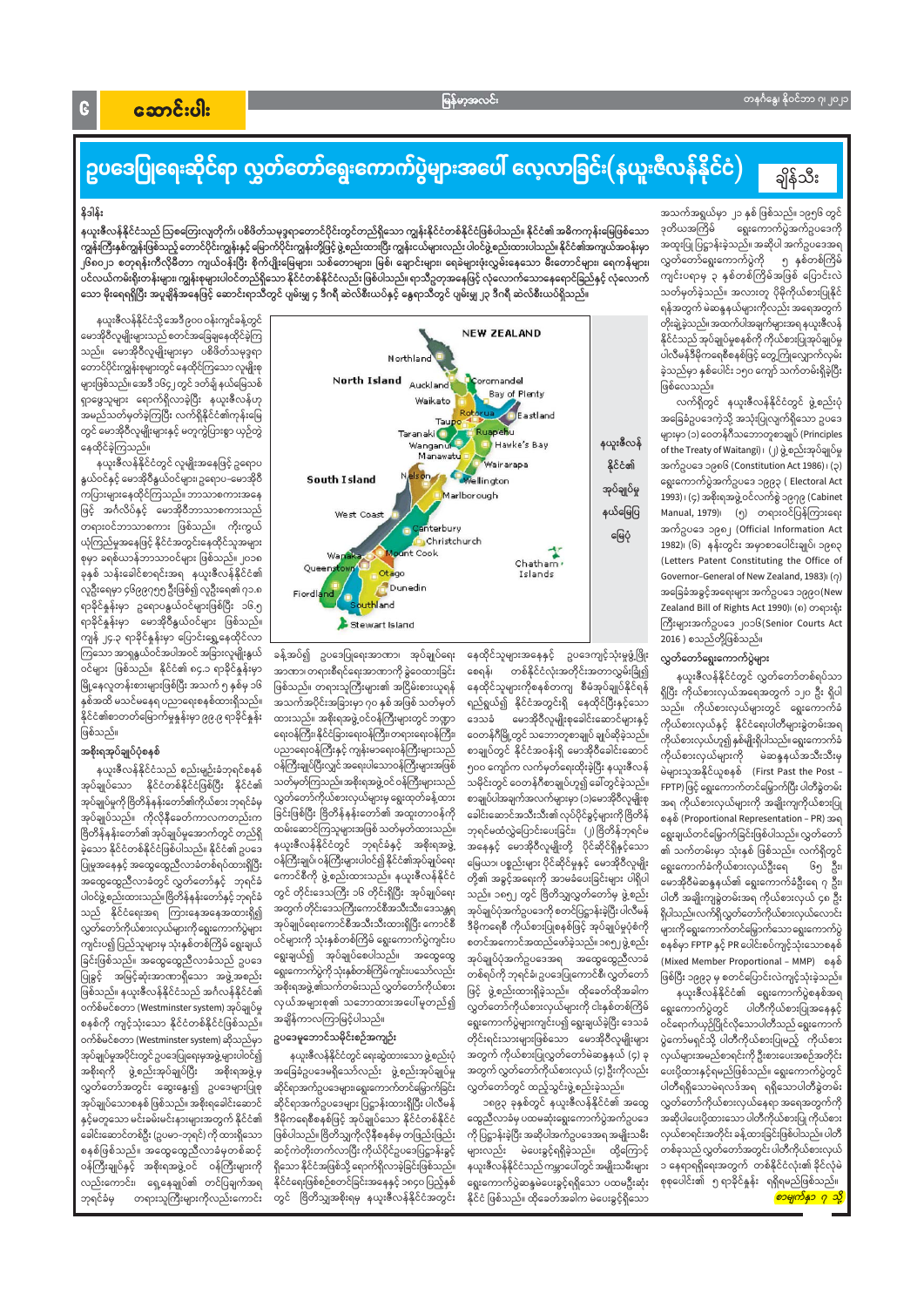### မြန်မာ့အလင်း

### တနင်္ဂနွေ၊ နိုဝင်ဘာ ၇၊ ၂၀၂၁

### <mark>စာမျက်နှာ ၆ မှ</mark>

ရွေးကောက်ပွဲမဲရလဒ်အရ ပါတီအသီးသီးမှ ခွဲတမ်း ရရှိသော လွှတ်တော်ကိုယ်စားလှယ် အရေအတွက် ကို ရွေးကောက်ပွဲကော်မရှင်မှ တွက်ချက်ပြီး အောက်ပါအတိုင်း တွက်ချက်ပုံသေနည်းမှာ ဖြစ်သည် –

quotient = sum of all valid vote/seat စားလဒ် = ပါတီရရှိခိုင်လုံမဲအားလုံးပေါင်း/ ကိုယ်စားလှယ်ထိုင်ခုံနေရာ

ပါတီအသီးသီး၏ မဲရလဒ်အသီးသီးကို တွက်ချက် ထားသည့်စားလဒ် quotient ရရှိရန် အကြိမ်ကြိမ် တွက်ချက်၍ အများဆုံးမှ အနည်းဆုံး အစဉ်လိုက် နိူင်းယှဉ်ပြီး အများဆုံးပါတီကို ထိုင်ခုံနေရာ ခွဲတမ်း သတ်မှတ်ပေးခြင်း ဖြစ်ပါသည်။ ကိုယ်စားလှယ် ထိုင်ခုံ(seat)နေရာတွင် (1,3,5,7,9,.....) အစရှိသည့် တန်ဖိုးထားရှိ၍ အဆင့်ဆင့်တွက်ချက်ခြင်း ဖြစ်ပါ သည်။ အထက်ပါတွက်ချက်ပုံကို The Sainte Lague Method အတိုင်း တွက်ချက်ခြင်းဟု ခေါ်ပါသည်။

လွှတ်တော်တွင် အကြောင်းအမျိုးမျိုးကြောင့် ရွေးကောက်ခံလွှတ်တော်ကိုယ်စားလှယ် (Elected MP) နေရာလစ်လပ်ပါက လွှတ်တော်ဥက္ကဋ္ဌက ဘုရင်ခံထံအသိပေးပြီး ဘုရင်ခံမှ ကြားဖြတ် ရွေးကောက်ပွဲကျင်းပရန် ရွေးကောက်ပွဲကော်မရှင် ထံသို့ ၂၁ ရက်အတွင်း စာချွန်တော်ပေးပို့ပါသည်။ ထို့ကြောင့် ကြားဖြတ်ရွေးကောက်ပွဲများတွင် မဲများ သူ အနိုင်ယူစနစ် (FPTP)စနစ်သာ ကျင့်သုံးပါသည်။ အထွေထွေရွေးကောက်ပွဲကျင်းပရန် နီးကပ်သည့် အခါမျိုးတွင် ဘုရင်ခံမှ ကြားဖြတ်ရှေးကောက်ပွဲ ကျင်းပရန် စာချွန်တော်ပေးပို့ခြင်းမရှိပေ။

လွှတ်တော်တွင် အကြောင်းအမျိုးမျိုးကြောင့် ပါတီကိုယ်စားပြုလွှတ်တော်ကိုယ်စားလှယ် (Party list MP) နေရာ လစ်လပ်လာပါက ကော်မရှင်သည် ပါတီမှ ကိုယ်စားပြုတင်သွင်းထားသော ကိုယ်စား လွှတ်တော် လှယ်အစဉ်လိုက်စာရင်းအတိုင်း ကိုယ်စားလှယ်အဖြစ် ခန့်အပ်ပါသည်။ ပါတီမှ ပေးပို့ထားသော စာရင်းတွင်ခန့်အပ်ရန် ကိုယ်စား လှယ်အမည်မရှိတော့သောအခါမျိုးတွင် လစ်လပ် သွားသော လွှတ်တော်ကိုယ်စားလှယ်နေရာကို နောင်ရွေးကောက်ပွဲအထိ ပြန်လည်မဖြည့်တင်း တော့ဘဲ ထားရှိပါသည်။

### ရွေးကောက်ပွဲကော်မရှင်

နယူးဇီလန်နိုင်ငံတွင် ရွေးကောက်ပွဲများကို ဘက်မလိုက်ဘဲ အားလုံးပူးပေါင်းပါဝင်သော ပါလီမန်ဒီမိုကရေစီစနစ်ကို ကျင်းပနိုင်ရန်အတွက် ရွေးကောက်ပွဲကော်မရှင်ကို ထားရှိပါသည်။ ရှေးကောက်ပွဲကော်မရှင်သည် လွှတ်တော်ရွေးကောက် ပွဲများအပြင် ပြည်သူ့ဆန္ဒခံယူပွဲများ၊ ရွေးကောက်ပွဲ ဆိုင်ရာဥပဒေများ ပိုမိုဖွံ့ဖြိုးတိုးတက်ရေး၊ ကိုယ်စား ပြုခြင်းဆိုင်ရာကော်မရှင် (Representation Commission) နှင့် ဆက်နွှယ်သောတာဝန်များ၊ လွှတ်တော်နှင့် အစိုးရအဖွဲ့သို့ အကြံဉာဏ်ပေးခြင်း၊ တင်ပြခြင်းနှင့် ရွေးကောက်ပွဲအသိပညာပြန့်ပွား ရေးတို့ကိုလည်း ဆောင်ရွက်သည်။ ရွေးကောက်ပွဲ ကော်မရှင်ကို ဥက္ကဋ္ဌ၊ ဒုတိယဥက္ကဋ္ဌ၊ ရွေးကောက်ပွဲ အရာရှိချုပ် အစရှိသည့် အဖွဲ့ဝင်ပုဂ္ဂိုလ် ၃ ဦးဖြင့် ဖွဲ့ စည်းပါသည်။ အထက်ပါ ရွေးကောက်ပွဲကော်မရှင် အဖွဲ့ ဝင်(၃) ဦးကို လွှတ်တော်၏ သဘောတူညီချက် ဖြင့် ဘုရင်ခံက ခန့်အပ်ပါသည်။ ကော်မရှင်အဖွဲ့ ဝင် များ၏ လုပ်ငန်းလုပ်ဆောင်ရန်ကာလမှာ ၁၂ လ ဖြစ်သည်။အထက်ပါပုဂ္ဂိုလ်(၃)ဦးသည် ရွေးကောက်ပွဲ ကော်မရှင်ရုံးဝန်ထမ်းများထဲမှ မိမိတို့၏ လက်ထောက် ရွေးကောက်ပွဲကော်မရှင်နာ ရာထူးအသီးသီးကို ခန့်အပ်နိုင်ပြီး ရွေးကောက်ပွဲကော်မရှင်အဖွဲ့ဝင် များ အကြောင်းတစ်စုံတစ်ရာကြောင့် ရာထူးမထမ်း ဆောင်နိုင်သည့်အခါတွင် အဆိုပါ လက်ထောက်

ရွေးကောက်ပွဲကော်မရှင်နာက ကိုယ်စားထမ်းဆောင် အရာရှိ (Returning Officer) များကို ခန့်ထား ပေးနိုင်ရန် ဖြစ်ပါသည်။

### နယူးဇီလန်နိုင်ငံ ရွေးကောက်ပွဲကော်မရှင်၏ တာဝန်များမှာ–

- (၁) ရွေးကောက်ပွဲအက်ဥပဒေပါလုပ်ငန်းများ ကို အကောင်အထည်ဖော်ခြင်း၊
- (၂) ရွေးကောက်ပွဲဆိုင်ရာ အစီအစဉ်များ၊ အချက်အလက်များကို ဥပဒေနှင့်အညီ ပြန်ကြားခြင်း၊
- (၃) ရွေးကောက်ပွဲအသိပညာပြန့်ပွားစေခြင်း နှင့်ပြည်သူများ ပူးပေါင်းပါဝင်မှုကိုမြှင့်တင် ခြင်းဆိုင်ရာ အစီအမံများဆောင်ရွက်ခြင်း၊
- (၄) ရွေးကောက်ပွဲရန်ပုံငွေဆိုင်ရာအက်ဥပဒေ နှင့် သက်ဆိုင်သော ရွေးကောက်ပွဲဆိုင်ရာ ရန်ပုံငွေများကို စီမံခန့်ခွဲခြင်း၊
- (၅) ကော်မရှင်သို့ မေးမြန်းလာသော အချက် အလက်များနှင့် စပ်လျဉ်း၍ တရားရေး ဝန်ကြီး (သို့) တရားရေးဝန်ကြီးမှတစ်ဆင့် လွှတ်တော်ထံ သတင်းပေးခြင်း၊ အကြံ ဉာဏ်ပေးခြင်း၊

အကောင်အထည်ဖော် ဆောင်ရွက်စေပါသည်။ လွှတ်တော်မဲဆန္ဒနယ်အသီးသီး၏ မဲစာရင်းများပြုစု ခြင်း၊ ပြင်ဆင်ခြင်းများအတွက် မဲစာရင်းအရာရှိ (Registrar of Electors) ကိုလည်းကောင်း၊ လက်ထောက်မဲစာရင်းအရာရှိ(Deputy Registrar) ကိုလည်းကောင်း အသီးသီးခန့်အပ်ထားရှိပါသည်။ မဲဆန္ဒနယ်များသတ်မှတ်ခြင်း

နယူးဇီလန်နိုင်ငံတွင် မဲဆန္ဒနယ် (Electoral District) များကို သတ်မှတ်ရန်အတွက် ကိုယ်စား ပြုခြင်းဆိုင်ရာကော်မရှင် (၁) ရပ် ထားရှိပါသည်။ ကိုယ်စားပြုခြင်းဆိုင်ရာကော်မရှင် အဆိုပါ (Representation Commission)တွင် အောက်ပါ ပုဂ္ဂိုလ်များဖြင့် ပါဝင်ဖွဲ့ စည်းထားပါသည် –

(၁) မြေတိုင်းအရာရှိချုပ်၊

- (၂) အစိုးရစာရင်းအင်းပညာရှင်၊
- (၃) ရွေးကောက်ပွဲအရာရှိချုပ်၊ (၄) သက်ဆိုင်ရာ တိုင်းဒေသကြီးအုပ်ချုပ်ရေး ကော်မရှင်ဥက္ကဋ္ဌ၊

(၆) ဘုရင်ခံက ခန့်အပ်သော ဥက္ကဋ္ဌ ၁ ဦး။

ကိုယ်စားပြုခြင်းဆိုင်ရာ ကော်မရှင်၏သက်တမ်း

(၅) ဘုရင်ခံက ခန့်အပ်သော အဖွဲ့ ဝင် ၂ ဦး၊

"လွှတ်တော်တွင် အကြောင်းအမျိုးမျိုးကြောင့် ရွေးကောက်ခံလွှတ်တော် ကိုယ်စားလှယ် (Elected MP) နေရာလစ်လပ်ပါက လွှတ်တော်ဥက္ကဋ္ဌက ဘုရင်ခံထံအသိပေးပြီး ဘုရင်ခံမှ ကြားဖြတ်ရွေးကောက်ပွဲကျင်းပရန် ရွေးကောက်ပွဲကော်မရှင်ထံသို့ ၂၁ ရက်အတွင်း စာချွန်တော် ပေးပို့ပါသည်။ ထို့ကြောင့် ကြားဖြတ်ရွေးကောက်ပွဲများတွင် မဲများသူ အနိုင်ယူစနစ်  $\left(\mathsf{FPTP}\right)$ စနစ်သာ ကျင့်သုံးပါသည်။ အထွေထွေရွေးကောက်ပွဲကျင်းပရန် နီးကပ်သည့်အခါမျိုးတွင် ဘုရင်ခံမှ ကြားဖြတ်ရွေးကောက်ပွဲကျင်းပရန် စာချွန်တော်ပေးပို့ခြင်းမရှိပေ"

- (၆) နိုင်ငံရေးပါတီများ၊ ကိုယ်စားလှယ်လောင်း များ၊ ဥပဒေတစ်ရပ်ရပ်အရ တာဝန်ရှိသူများ ကို ရွေးကောက်ပွဲဆိုင်ရာ အချက်အလက် များ ထောက်ပံ့ပေးခြင်း၊
- (၇) ဥပဒေတစ်ရပ်ရပ်အရ ပေးအပ်လာသော တာဝန်များကို ထမ်းဆောင်ခြင်း စသည်တို့ ဖြစ်ပါသည်။

### နယူးဇီလန်နိုင်ငံ ရွေးကောက်ပွဲကော်မရှင်မှ အောက်ပါလုပ်ပိုင်ခွင့်များကို လုပ်ဆောင်နိုင်ပါသည် –

- (၁) ရွေးကောက်ပွဲဆိုင်ရာ သုတေသနလုပ်ငန်း များ၊ လေ့လာသုံးသပ်မှုများကို လုပ်ဆောင် ခြင်း၊ လုပ်ဆောင်စေခြင်းနှင့် လုပ်ဆောင်မှု ၏ ကုန်ကျစရိတ်ကို ကျခံသုံးစွဲခြင်း၊
- (၂) ရွေးကောက်ပွဲနှင့်ဆိုင်သော စုံစမ်းစစ်ဆေး မှုများကို လုပ်ဆောင်ခြင်း၊
- (၃) လူပုဂ္ဂိုလ်တစ်ဦးဦး (သို့) ပြည်သူများ၏

သို့ တင်ပြခြင်းဖြစ်ပါသည်။ မဲစာရင်းများပြုစုခြင်း နယူးဇီလန်နိုင်ငံတွင် အရွယ်ရောက်သူ နယူးဇီလန်

နိုင်ငံသား (သို့) နယူးဇီလန်နိုင်ငံတွင် အမြဲနေထိုင်ခွင့် ရရှိသောသူများသည် မဲပေးခွင့်ရှိသည်။ အဆိုပါ နိုင်ငံသား(သို့) အမြဲနေထိုင်ခွင့်ရသူသည် မိမိ၏ဘဝ တွင် နိုင်ငံအတွင်း အနည်းဆုံး တစ်ဆက်တစ်စပ် တည်း တစ်နှစ်အခြေချနေထိုင်ဖူးသူ ဖြစ်ရမည် ဖြစ်သည်။ နယူးဇီလန်နိုင်ငံတွင် အသက် ၁၈ နှစ် ပြည့်သူသည် မဲပေးရန် အရွယ်ရောက်သူအဖြစ် သတ်မှတ်ထားသည်။ မဲဆန္ဒရှင်တစ်ဦးသည် မဲဆန္ဒ နယ်တစ်ခုထက်ပို၍ မဲစာရင်းထည့်သွင်းခွင့်မရှိပေ။ မောအိုဝီလူမျိုးများ၊ ဥရောပ–မောအိုဝီ ကပြားများ သည် သာမန်မဲဆန္ဒနယ်အတွက်သော်လည်းကောင်း၊ မောအိုဝီလူမျိုးစုကိုယ်စားပြု မဲဆန္ဒနယ်တွင်လည်း ကောင်း မိမိကြိုက်နှစ်သက်ရာ မဲဆန္ဒနယ်၏ မဲစာရင်းတွင် စာရင်းတင်သွင်းနိုင်သည်။

အောက်ပါပုဂ္ဂိုလ်များသည် မဲပေးခွင့်မရှိသော ပုဂ္ဂိုလ်များဖြစ်သည် –

- (၁) ရွေးကောက်ပွဲကျင်းပချိန်တွင် နိုင်ငံပြင်ပ တွင် ၃ နှစ် တစ်ဆက်တစ်စပ်တည်း ကင်းကွာနေသော နိုင်ငံသားများ၊
- (၂) ရွေးကောက်ပွဲကျင်းပချိန်တွင် နိုင်ငံပြင်ပ တွင် ၁ နှစ် တစ်ဆက်တစ်စပ်တည်း ကင်းကွာနေသော အမြဲနေထိုင်ခွင့်ရရှိသူ များ၊

(အထက်ပါအကြောင်းအရာတွင် တပ်မတော် သားများ၊ သံတမန်များ၊ နိုင်ငံဖွံ့ဖြိုးတိုးတက် ရေးတာဝန် လုပ်ဆောင်နေသူများ မပါဝင်ပါ) (၃) စိတ်ပေ့ါသွပ်သည်ဟုသက်ဆိုင်ရာဥပဒေက သတ်မှတ်ခံရပြီး စိတ်ကျန်းမာရေးအတွက်

ထိန်းသိမ်းခံထားရသူများ၊ (၄) ထောင်အတွင်းထိန်းသိမ်းရန် အမိန့်ချခံရ

သူများနှင့် ထောင်ဒဏ် ၃ နှစ်နှင့်အထက် ကျခံနေရသူများ၊

(၅) သက်ဆိုင်ရာ မဲဆန္ဒနယ်အလိုက် အမည် ပျက်စာရင်း ထည့်သွင်းခံထားရသူများ။

နယူးဇီလန်နိုင်ငံသည် မဲမပေးမနေရစနစ် မှာ ခန့်ထားပြီးချိန်မှ နောက်တစ်ကြိမ် နိုင်ငံ၏ မဟုတ်သော်လည်း ရွေးကောက်ပွဲအက်ဥပဒေအရ သန်းခေါင်စာရင်းကောက်ယူပြီးချိန်ထိဖြစ်ပါသည်။ ဆန္ဒမဲပေးခွင့်ရှိသူများသည် မိမိ၏အမည်ကို မဲဆန္ဒ နယူးဇီလန်နိုင်ငံတွင် တစ်နိုင်ငံလုံးအတိုင်း အတာဖြင့် သန်းခေါင်စာရင်းကို ၅ နှစ်တစ်ကြိမ် ရှင်စာရင်းတွင် ထည့်သွင်းပေးရန် ကော်မရှင်ရုံးသို့ လျှောက်ထားရမည်ဖြစ်သည်။ အဆိုပါ လျှောက်ထား ကောက်ယူပါသည်။ အဆိုပါ၅နှစ် တစ်ကြိမ် ကောက်ယူသော သန်းခေါင်စာရင်းကောက်ယူပြီး မှုကို ပျက်ကွက်ပါက ရွေးကောက်ပွဲ အက်ဥပဒေပါ စည်းမျဉ်းကို ဖောက်ဖျက်ရာရောက်သည့်အတွက် ရလဒ်ထွက်ပြီးသည်နှင့်တစ်ပြိုင်နက် ကိုယ်စားပြု သတ်မှတ်ဒဏ်ကြေးအတိုင်း ပေးဆောင်ရသည်။ ခြင်းဆိုင်ရာကော်မရှင်အစည်းအဝေးကို ခေါ်ယူပါ မဲစာရင်းတွင် အမည်စာရင်း ဖြည့်သွင်းပေးရေး သည်။ အစည်းအဝေးအရ အစိုးရစာရင်းအင်း လျှောက်ထားရန် ပျက်ကွက်မှုအတွက် ဒဏ်ကြေးမှာ ပညာရှင်မှ သန်းခေါင်စာရင်းဆိုင်ရာ အချက်အလက် များကိုရယူ၍ မဲဆန္ဒနယ်များ၊ မောအိုဝီလူမျိုးတို့ကို ပထမအကြိမ်ပျက်ကွက်မှုအတွက် ဒေါ်လာ ၁၀၀ ကိုယ်စားပြုသော မဲဆန္ဒနယ်များကို သတ်မှတ် နှင့် ဒုတိယအကြိမ်နှင့် နောင်အကြိမ်များ ပျက်ကွက် တွက်ချက်ပြီး တွက်ချက်မှုရလဒ်များကို မြေတိုင်း မှုအတွက် ဒေါ်လာ၂၀၀ ဖြစ်သည်။ မဲဆန္ဒရှင်သည် အရာရှိချုပ်ထံ ပေးပို့ပါသည်။ မြေတိုင်းအရာရှိချုပ်မှ နေထိုင်သော လိပ်စာအပြောင်းအလဲရှိပါက မဲဆန္ဒနယ်များ၏ လူဦးရေနှင့် နယ်နိမိတ်သတ်မှတ် ကော်မရှင်ရုံးသို့ အသိပေးရမည်ဖြစ်သည်။ မဲဆန္ဒ ချက်များကိုရေးဆွဲပြီး လျာထားမဲဆန္ဒနယ်ကို နယ်တစ်ခုတည်းအတွင်း ကော်မရှင်ရုံးသို့ သတင်းပို့ နိုင်ငံတော်ပြန်တမ်းတွင် ကြေညာပါသည်။ မဲဆန္ဒ ရန်ပျက်ကွက်ပါက ပထမအကြိမ် ပျက်ကွက်မှု အတွက် ဒေါ်လာ ၅၀၊ ဒုတိယအကြိမ်နှင့် ထပ်မံ နယ်များရေးဆွဲရာတွင် လူဦးရေ၊ ယခင်မဲဆန္ဒနယ်၊ ပျက်ကွက်မှုအတွက် ဒေါ်လာ ၁၀၀ ဖြစ်သည်။ မဲဆန္ဒ အများပြည်သူအကျိုးနှင့် လူမှုဘဝပြောင်းလဲနိုင်မှု၊ ဆက်သွယ်ရေးအခြေအနေ စသည်တို့ကို ထည့်သွင်း နယ်တစ်ခုမှ အခြားမဲဆန္ဒနယ်သို့ပြောင်းရွှေ့ခြင်း ကို သတင်းပို့ရန်ပျက်ကွက်ပါက ပထမအကြိမ် စဉ်းစား၍ ရေးဆွဲခြင်းဖြစ်သည်။ နိုင်ငံတော် ပျက်ကွက်မှုအတွက် ဒေါ်လာ ၁၀၀၊ ဒုတိယအကြိမ် ပြန်တမ်းတွင် ကြေညာပြီး ၁ လအတွင်း အများ ပြည်သူမှ ခိုင်လုံသောအကြောင်းပြချက်နှင့် ကန့်ကွက် နှင့် ထပ်မံပျက်ကွက်မှုအတွက် ဒေါ်လာ ၂၀၀ လွှာ တင်သွင်းနိုင်ပါသည်။ ကန့်ကွက်လွှာ တင်သွင်း ဒဏ်ကြေးပေးဆောင်ရမည်ဖြစ်သည်။ မဲဆန္ဒရှင် ခြင်းအပေါ်ပြန်လည်ဖြေကြားခြင်း၊ ဆွေးနွေးခြင်း စာရင်း အချိန်နှင့်တစ်ပြေးညီ မှန်ကန်စေရေးအတွက် များဆောင်ရွက်ပြီး ၆ လအကြာတွင် အတည်ပြု နောက်ဆုံးမဲစာရင်းကို ကော်မရှင်မှ တစ်နှစ်လျှင် မဲဆန္ဒနယ်များကို ကိုယ်စားပြုခြင်းဆိုင်ရာ ကော်မရှင် တစ်ကြိမ် တရားဝင်ပုံနှိပ်ထားရှိသည်။ မှ ဘုရင်ခံထံတင်ပြ၍ ဘုရင်ခံမှတစ်ဆင့် လွှတ်တော် <mark>(ဆက်လက်ဖော်ပြပါမည်)</mark>

### အောင်းပါး

အကြံဉာဏ်များကို ရယူခြင်း၊ (၄) ရေးသားထုတ်ဝေသင့်သည့်အချက်အလက် များကို ထုတ်ဝေခြင်း၊ (၅) တရားရေးဝန်ကြီးထံ (သို့)တရားရေးဝန်ကြီး မှတစ်ဆင့် လွှတ်တော်ထံသို့ သတင်း အချက်အလက်ပေးခြင်း၊ အကြံဉာဏ် ပေးခြင်း၊ (၆) မည်သည့်အစိုးရဌာနမှမဆို အကြံဉာဏ်၊ အချက်အလက်၊ အကူအညီတောင်းခံနိုင် ခြင်း စသည်တို့ဖြစ်ပါသည်။ နယူးဇီလန်နိုင်ငံတွင် မဲဆန္ဒနယ် (Electoral District)အသီးသီးအတွက် ရွေးကောက်ပွဲဆိုင်ရာ လုပ်ငန်းများကို အကောင်အထည်ဖော်ရန်အတွက် ရွေးကောက်ပွဲကော်မရှင်မှ ရွေးကောက်ပွဲ တာဝန်ခံ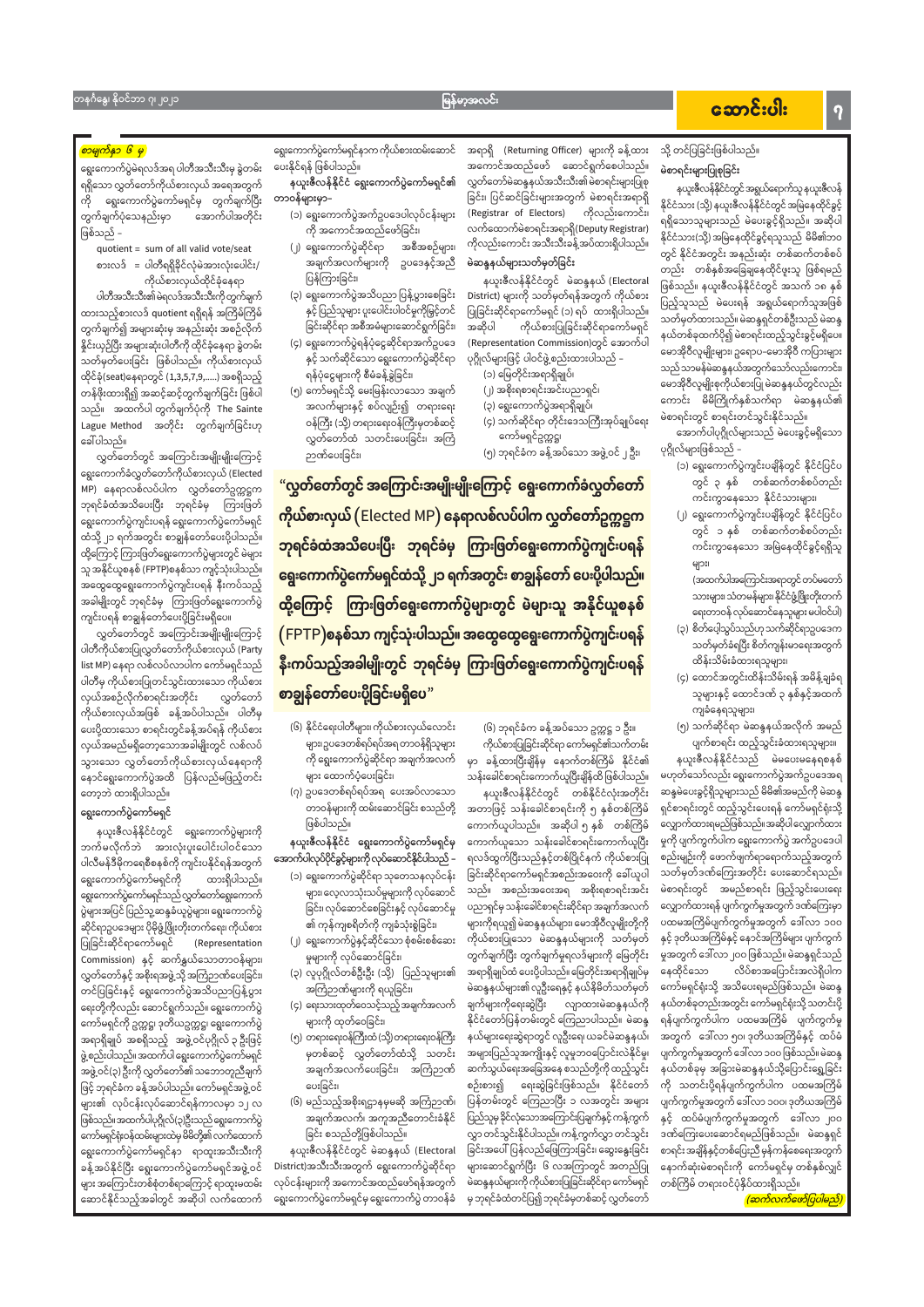များ၊ နိုင်ငံမှ ကင်းကွာချိန် သုံးနှစ်တာကာလ

မကျော်သော နိုင်ငံသားများ၊ နိုင်ငံမှ ၁၂ လတာ

ကာလမကျော်ဘဲ ကင်းကွာနေသော အမြဲနေထိုင်

ခွင့်ရသူများသည် နိုင်ငံခြား မဲပေးခွင့်ရရှိရန်

အွန်လိုင်းမှတစ်ဆင့် အမည်စာရင်းပေးသွင်းလျှောက်

ထားနိုင်သည်။ အမည်စာရင်းပေးသွင်းပြီး သတ်မှတ်

ကာလတွင် နိုင်ငံခြားမဲလက်မှတ်ကို online မှ

download ရယူမဲပေးခြင်းဖြင့်သော်လည်းကောင်း၊

လည်းကောင်း သွားရောက်၍ မဲပေးနိုင်ပါသည်။

နိုင်ငံရပ်ခြားမဲလက်မှတ်ကို ဆန္ဒပြုမဲပေးပြီးပါက

online မှတစ်ဆင့်သော်လည်းကောင်း၊ ဖက်စ်ဖြင့်

သတ်မှတ်မဲရုံနေရာသို့

နိုင်ငံရပ်ခြားမဲပေးရန်

### အောင်းပါး

## ချိန်သီး

# ဥပဒေပြုရေးဆိုင်ရာ လွှတ်တော်ရွေးကောက်ပွဲများအပေါ် လေ့လာခြင်း(နယူးဇီလန်နိုင်ငံ)

#### <mark>ယမန်နေ့မှအဆက်</mark>

ကိုယ်စားလှယ်လောင်းအမည်စာရင်းတင်သွင်းခြင်း

နယူးဇီလန်နိုင်ငံ၏ ရွေးကောက်ပွဲအက်ဥပဒေ အရ ဆန္ဒမဲပေးခွင့်ရှိသူများသည် ဥပဒေပါ တားမြစ် ချက်များမှလွဲ၍ လွှတ်တော်ကိုယ်စားလှယ်လောင်း ဖြစ်ခွင့်ရှိသည်။ ဥပဒေပါလွှတ်တော်ကိုယ်စားလှယ် လောင်းဖြစ်ခွင့်မရှိသူများမှာ–

(၁) ရွေးကောက်ပွဲကော်မရှင်အဖွဲ့ ဝင်

(၂) လက်ထောက်ရွေးကောက်ပွဲကော်မရှင်နာ

(၃) ရွေးကောက်ပွဲတာဝန်ခံအရာရှိ

(၄) မဲစာရင်းအရာရှိ

(၅) လက်ထောက်မဲစာရင်းအရာရှိ စသည်တို့ ဖြစ်သည်။

အစိုးရဝန်ထမ်းများအနေနှင့် လွှတ်တော်ကိုယ် စားလှယ်လောင်းအဖြစ် ယှဉ်ပြိုင်လိုပါက သက်ဆိုင် ရာဌာနမှခွင့်ပြုပေးပြီး ရွေးကောက်ပွဲပြီးနောက် ပြန်လည်ထမ်းဆောင်လိုပါက မူလရာထူးကို ပြန်လည်ထမ်းဆောင်ခွင့်ပြုပါသည်။

ရွေးကောက်ပွဲနေ့နှင့်လွှတ်တော်ကိုယ်စားလှယ် လောင်းအမည်စာရင်း တင်သွင်းရမည့်နေ့ကို ဘုရင်ခံမှစာချွန်တော် ပေးပို့သတ်မှတ်ပေးပြီးနောက် တွင် ကိုယ်စားလှယ်လောင်းအဖြစ် လျှောက်ထား လိုသူများသည် ရွေးကောက်ပွဲအာမခံငွေ ဒေါ်လာ မဲဆန္ဒရှင်သက်သေနှစ်ဦးက ၃၀၀ နှင့်အတူ လက်မှတ်ရေးထိုး၍ ရွေးကောက်ပွဲတာဝန်ခံအရာရှိ ထံ လျှောက်ထားရမည်ဖြစ်သည်။ ကိုယ်စားလှယ် လောင်းလျှောက်ထားသူသည် မဲဆန္ဒနယ်တစ်နယ် ထက်ပို၍ လျှောက်ထားခြင်းကို ခွင့်မပြုပေ။ ရွေးကောက်ပွဲတာဝန်ခံအရာရှိက လျှောက်ထားသူ အား ဥပဒေနှင့်အညီ စိစစ်၍ အမည်စာရင်း တင်သွင်းခြင်းကို လက်ခံခြင်း၊ငြင်းပယ်ခြင်းပြုလုပ် နိုင်သည်။

### နိုင်ငံရေးပါတီများ မှတ်ပုံတင်ခြင်း

နယူးဇီလန်နိုင်ငံတွင် နိုင်ငံရေးပါတီအဖြစ် စတင်ဆောင်ရွက်လိုပါက ရွေးကောက်ပွဲကော်မရှင် ထံသို့ လျှောက်ထားနိုင်ပါသည်။ အနည်းဆုံးစည်းရုံး တင်ပြရမည့် ပါတီဝင်အင်အားမှာ ၅၀၀-ဦး ဖြစ်သည်။ လျှောက်ထားမှတ်ပုံတင်ပြီးပါက လွှတ်တော်ရွေးကောက်ပွဲများတွင် ဝင်ရောက် ယှဉ်ပြိုင်နိုင်ပါသည်။ နိုင်ငံရေးပါတီများတွင် အချိုးကျကိုယ်စားပြုစနစ်အတွက် စာရင်းသွင်း ထားသောပါတီနှင့် အချိုးကျကိုယ်စားပြုစနစ် အတွက် စာရင်းသွင်းထားခြင်းမရှိသောပါတီဟူ၍ နှစ်မျိုးရှိပါသည်။ အချိုးကျကိုယ်စားပြုစနစ်အတွက် စာရင်းတင်သွင်းထားသော နိုင်ငံရေးပါတီသည် အချိုးကျကိုယ်စားပြုကိုယ်စားလှယ်နေရာအတွက် နှင့် မဲဆန္ဒနယ်အတွက် ဝင်ရောက်ယှဉ်ပြိုင်နိုင်ပါ သည်။ အချိုးကျကိုယ်စားပြုစနစ်တွင် ဝင်ရောက်ပါဝင် ယှဉ်ပြိုင်လိုသော နိုင်ငံရေးပါတီသည် သတ်မှတ် ထားသောနည်းလမ်းအတိုင်း ကော်မရှင်သို့ စာရင်း တင်သွင်းလျှောက်ထားရမည် ဖြစ်ပါသည်။ ပါတီ မှတ်ပုံတင်ခြင်းအာမခံငွေမှာ ဒေါ်လာ ၁၀၀၀ ဖြစ်ပါ သည်။ အထွေထွေရွေးကောက်ပွဲတွင် အချိုးကျ ပါတီ ကိုယ်စားပြုမည့် ကိုယ်စားလှယ်စာရင်းကို လည်း ဦးစားပေးအမှတ်စဉ်အတိုင်း ကော်မရှင်သို့ တင်သွင်းရမည်ဖြစ်ပါသည်။ အချိုးကျကိုယ်စားပြု ကိုယ်စားလှယ်နေရာအတွက် စာရင်းသွင်းထား သောပါတီသည် ပါတီကိုယ်စားပြုရွေးကောက်ပွဲတွင် အနည်းဆုံး ဒေါ်လာ ၁ သန်း သုံးစွဲရမည်ဖြစ်သည်။ အခြားအချိုးကျကိုယ်စားပြုမည့် စာရင်းသွင်း မထားသော ပါတီများသည် မဲဆန္ဒနယ်တစ်နယ်လျှင် အနည်းဆုံး ဒေါ်လာ၂၀၀၀၀ သုံးစွဲရမည်ဖြစ်ပါသည်။ ရွေးကောက်ပွဲကျင်းပခြင်း

နယူးဇီလန်နိုင်ငံတွင် ကျင်းပခဲ့သော ရွေးကောက်ပွဲများသည် စနေနေ့များတွင် ကျင်းပ ခဲ့ခြင်းဖြစ်သည်။ ရွေးကောက်ပွဲကျင်းပရန်အတွက် လိုအပ်သောမဲရုံအဖွဲ့ များ စသည့် လူ့စွမ်းအားများကို ရွေးကောက်ပွဲကော်မရှင်မှ အချိန်ပိုင်းအလုပ်သမား များ ခေါ်ယူ၍ သင်တန်းပေးခန့်ထားခြင်းဖြစ်သည်။ မဲရုံတစ်ရုံတွင် (၁) မဲရုံအရာရှိ၊ (၂) လက်ထောက်မဲရုံ အရာရှိ၊ (၃) ဘာသာပြန်သူ၊ (၄) နေရာချထားသူများ

| <b>PARTY VOTE</b>                                                                                                                                                                                                     |               |                                                                                               | <b>ELECTORATE VOTE</b>                                                                                                                |                        |
|-----------------------------------------------------------------------------------------------------------------------------------------------------------------------------------------------------------------------|---------------|-----------------------------------------------------------------------------------------------|---------------------------------------------------------------------------------------------------------------------------------------|------------------------|
| Explanation                                                                                                                                                                                                           |               | Explanation                                                                                   |                                                                                                                                       |                        |
| This vote dealdes the share of seats which<br>each of the parties listed below will have in<br>Parliament. Vote by putting a tick in the circle<br>Immodiately after the party you choose.<br>Vote for only one party | OFFICIAL VARK | elected Member of Parliament for the<br>AORAKI ELECTORATE<br>belore the candidate you choose. | This vote decides the candidate who will be<br>Vote by putting a tick in the circle immediately<br><b>Vote for only one candidate</b> |                        |
| <b>BUSINESS PARTY</b>                                                                                                                                                                                                 |               | BROWN, John                                                                                   |                                                                                                                                       |                        |
| <b>UNION PARTY</b>                                                                                                                                                                                                    |               | <b>EGGERS, Flona</b>                                                                          | <b>CREATE</b>                                                                                                                         |                        |
| <b>SOCIAL DEMOCRAT PARTY</b>                                                                                                                                                                                          |               | UNITS TART<br><b>HENKEL, Graeme</b>                                                           |                                                                                                                                       | နယူးဇီလန်<br>နိုင်ငံ၏  |
| <b>HERITAGE PARTY</b>                                                                                                                                                                                                 |               | いちしゅうしょう<br>JOHNS, Wayne                                                                      |                                                                                                                                       |                        |
| and,<br>WORKER'S LEAGUE                                                                                                                                                                                               |               | LADD, Karen<br><b>LIPTUL LIPPLY</b>                                                           | <b>ANS</b>                                                                                                                            |                        |
| ENVIRONMENTAL PROTECTION<br>PARTY                                                                                                                                                                                     |               | McINNES, Mayla                                                                                |                                                                                                                                       |                        |
| <b>LIBERTY PARTY</b>                                                                                                                                                                                                  |               | PERO, Jonathan<br>LEEFEVING                                                                   |                                                                                                                                       |                        |
| <b>FREE TRADE PARTY</b>                                                                                                                                                                                               |               | <b>STARR, Ruth</b><br><b>MINER</b>                                                            | $\bullet$                                                                                                                             | ်<br>ဆန္ဒမဲ<br>လက်မှတ် |
| ٠<br><b>FREEDOM PARTY</b>                                                                                                                                                                                             |               | WEISS, Mike<br>FIRSTLY ON                                                                     | ٥                                                                                                                                     |                        |
| z.<br><b>CHATHAM ISLANDS PARTY</b>                                                                                                                                                                                    |               |                                                                                               |                                                                                                                                       |                        |
| <b>KOTAHITANGA PARTY</b>                                                                                                                                                                                              |               |                                                                                               |                                                                                                                                       |                        |
| <b>NZ FABIEN PARTY</b>                                                                                                                                                                                                |               |                                                                                               |                                                                                                                                       |                        |
| <b>NZ SOCIALIST PARTY</b>                                                                                                                                                                                             |               |                                                                                               |                                                                                                                                       |                        |
| TRANSUBSTANTIATION PARTY                                                                                                                                                                                              |               |                                                                                               |                                                                                                                                       | နမူနာပုံစံ။            |
|                                                                                                                                                                                                                       |               |                                                                                               |                                                                                                                                       |                        |
|                                                                                                                                                                                                                       |               |                                                                                               |                                                                                                                                       |                        |
|                                                                                                                                                                                                                       |               |                                                                                               |                                                                                                                                       |                        |
|                                                                                                                                                                                                                       |               |                                                                                               |                                                                                                                                       |                        |
|                                                                                                                                                                                                                       |               |                                                                                               |                                                                                                                                       |                        |
|                                                                                                                                                                                                                       |               |                                                                                               |                                                                                                                                       |                        |
|                                                                                                                                                                                                                       |               |                                                                                               |                                                                                                                                       |                        |
|                                                                                                                                                                                                                       |               |                                                                                               |                                                                                                                                       |                        |
|                                                                                                                                                                                                                       |               |                                                                                               |                                                                                                                                       |                        |
|                                                                                                                                                                                                                       |               |                                                                                               |                                                                                                                                       |                        |
|                                                                                                                                                                                                                       |               |                                                                                               |                                                                                                                                       |                        |

အထူးဆန္ဒမဲပေးရာတွင် ကြိုတင်ဆန္ဒမဲပေးခြင်းနှင့် အထူးဆန္ဒမဲ ပေးခြင်းဟူ၍ နှစ်မျိုးရှိပါသည်။ မဲစာရင်းတွင် ပါဝင်သော မဲဆန္ဒရှင်များသည် ရွေးကောက်ပွဲနေ့မတိုင်မီ ဆန္ဒမဲပေးရန် ဆန္ဒရှိပါက အထူးဆန္ဒမဲပေးရန် စာရင်းပေးသွင်းနိုင်သည်။ အထူးဆန္ဒမဲပေးသူများအတွက်လည်း အထူးဆန္ဒမဲပေးရာနေရာ သီးသန့် သတ်မှတ်ထား၍ အထူးဆန္ဒမဲလက်မှတ်သည်လည်း သာမန်ဆန္ဒမဲလက်မှတ်နှင့်ကွဲပြားခြားနားသည်

ကို ရွေးကောက်ပွဲတာဝန်ခံအရာရှိက လုပ်ပိုင်ခွင့် ပေးပို့ခြင်းဖြင့်သော်လည်းကောင်း၊ နိုင်ငံရပ်ခြား ခွဲဝေခန့်ထား ဆောင်ရွက်စေပါသည်။ မဲရုံတွင် မဲပေးရန် သတ်မှတ်ထားသော အနီးဆုံးမဲရုံနေရာသို့ စာတိုက်စနစ်(သို့)လူကိုယ်တိုင်လက်ဝယ်လွှဲပြောင်း လွှတ်တော်ကိုယ်စားလှယ်လောင်းများ၏ လေ့လာ ပေးခြင်းဖြင့် ပေးပို့နိုင်ပါသည်။ ကိုယ်စားလှယ်များကိုလည်း စောင့်ကြည့်သူ သက်ဆိုင်ရာကိုယ်စားလှယ်လောင်းက ခန့်ထား အထူးဆန္ဒမဲပေးခြင်း စောင့်ကြည့်စေပါသည်။ မဲရုံကို နံနက် ၉ နာရီတွင် ရွေးကောက်ပွဲတွင် ဆန္ဒမဲပေးခွင့်ရှိသူတစ်ဦး ဖွင့်လှစ်ပြီး မဲရုံပိတ်ချိန်သည် ည ၇ နာရီ ဖြစ်သည်။ သည် လုပ်ငန်းစဉ်တစ်ခုခုချွတ်ချော်၍ မိမိ၏အမည် မဲရုံတွင် မသန်စွမ်းသူများ မဲပေးနိုင်ရေးအတွက် မဲစာရင်းတွင် မပါခဲ့လျှင်သော်လည်းကောင်း၊ လည်း စီစဉ်ထားရှိပါသည်။ ရွေးကောက်ပွဲနေ့တွင် အကြောင်းကိစ္စတစ်စုံတစ်ရာ နိုင်ငံပြင်ပရောက် မဲဆန္ဒရှင်များ ဆန္ဒမဲပေးခြင်း ကြောင့် မဲရုံသို့လာရောက်ရန် ပျက်ကွက်ခဲ့လျှင် နိုင်ငံပြင်ပရောက်ရှိနေသော တပ်မတော်သား သော်လည်းကောင်း၊ မီးဖွားခြင်း၊ ကိုယ်ဝန်ဆောင် ခြင်း၊ လာရောက်နိုင်စွမ်းမရှိခြင်း၊ ဖျားနာခြင်း၊ များ၊ နိုင်ငံ့ဝန်ထမ်းများ၊ သံအဖွဲ့၊ ကုန်သွယ်ရေး ဆိုင်ရာကိုယ်စားလှယ်များနှင့် အတူနေမိသားစုဝင် ကလေးငယ်နေခြင်းကြောင့်သော်လည်းကောင်း၊

မသင့်တော်ဟုသတ်မှတ်ခံရ၍သော်လည်းကောင်း၊ ရွေးကောက်ပွဲတာဝန်ခံအရာရှိ၊ မဲရုံအရာရှိမှ အကြောင်းပြချက်တစ်ခုခုအရ အထူးဆန္ဒမဲပေး သင့်သည်ဟု သတ်မှတ်ပေး၍သော်လည်းကောင်း မဲရုံသို့လာရန် ပျက်ကွက်သူများသည် အထူးဆန္ဒမဲ ပေးခြင်းကို ဆောင်ရွက်နိုင်သည်။ အထူးဆန္ဒမဲ ပေးရာတွင် ကြိုတင်ဆန္ဒမဲပေးခြင်းနှင့် အထူးဆန္ဒ မဲပေးခြင်းဟူ၍ နှစ်မျိုးရှိပါသည်။ မဲစာရင်းတွင် ပါဝင်သော မဲဆန္ဒရှင်များသည် ရွေးကောက်ပွဲနေ့ မတိုင်မီ ဆန္ဒမဲပေးရန် ဆန္ဒရှိပါက အထူးဆန္ဒမဲ ပေးရန် စာရင်းပေးသွင်းနိုင်သည်။ အထူးဆန္ဒမဲပေး သူများအတွက်လည်း အထူးဆန္ဒမဲပေးရာနေရာ သီးသန့်သတ်မှတ်ထား၍ အထူးဆန္ဒမဲလက်မှတ် သည်လည်း သာမန်ဆန္ဒမဲလက်မှတ်နှင့် ကွဲပြား ကြိုတင်ဆန္ဒမဲပေးခြင်းကို ခြားနားသည်။ ရွေးကောက်ပွဲနေ့မတိုင်မီ နှစ်ပတ်အလိုတွင် ဆောင် ရွက်နိုင်ပြီး အထူးဆန္ဒမဲပေးခြင်းကို ရွေးကောက်ပွဲ နေ့အပြီး ၁၀ ရက်အတွင်း ဆောင်ရွက်နိုင်ပါသည်။ အထူးဆန္ဒမဲပေးသူများသည် မိမိနှစ်သက်ရာ ပါတီကိုသာ ဆန္ဒမဲပေးခွင့်ရှိပါသည်။ မဲပေးခြင်း

ရွေးကောက်ပွဲနေ့တွင် ဘာသာရေးအရသွားလာရန်

နယူးဇီလန်နိုင်ငံတွင် မဲဆန္ဒရှင်များ မဲရုံသို့ သွားရောက်မဲပေးရာတွင် မဲလက်မှတ်၌ မိမိ နှစ်သက်ရာ ကိုယ်စားလှယ်လောင်းကို တစ်ကြိမ်၊ မိမိနှစ်သက်ရာ နိုင်ငံရေးပါတီကို တစ်ကြိမ် စုစု ပေါင်းနှစ်ကြိမ် ဆန္ဒပြုနိုင်သည်။ မဲရုံကို နံနက် ၉ နာရီမှ ည ၇ နာရီအထိ ဖွင့်လှစ်ထားရှိပါသည်။

မဲလက်မှတ်နမူနာမှာ ပုံပါအတိုင်းဖြစ်ပါသည်– မဲရလဒ်များရေတွက်ခြင်း

နယူးဇီလန်နိုင်ငံတွင် မဲရလဒ်ရေတွက်ခြင်း အတွက် ရေတွက်သောစက်ပစ္စည်းများကို အသုံး ပြုခြင်းမရှိဘဲ လူကိုယ်တိုင်သေချာတွက်ချက်သော နည်းလမ်းကိုသာ အသုံးပြုပါသည်။ မဲရေတွက်ရာ တွင် ရွေးကောက်ပွဲနေ့မတိုင်မီပေးခဲ့သော ကြိုတင် မဲများကို ရွေးကောက်ပွဲနေ့ နံနက် ၉ နာရီမှ စတင်၍ ရွေးကောက်ပွဲ တာဝန်ခံအရာရှိရုံးတွင် စတင် ရေတွက်ပြီး သတ်မှတ်ပုံစံအတိုင်း စာရင်းရေးသွင်း ပါသည်။ မဲရုံတွင်ပေးခဲ့သော မဲရလဒ်ကို မဲရုံ ပိတ်ချိန်တွင် သက်ဆိုင်ရာမဲရုံအလိုက် စောင့်ကြည့် လေ့လာသူများရေ့တွင် ရေတွက်ပါသည်။ ဆန္ဒမဲ ရလဒ်များကို ပဏာမအနေနှင့် ရေတွက်ပြီးပါက သတ်မှတ်ပုံစံတွင် စာရင်းရေးသွင်းပြီး ရွေးကောက် ပွဲတာဝန်ခံအရာရှိနှင့် ကျမ်းသစ္စာအတည်ပြုသူ အရာရှိ (Justice of Peace) က လက်မှတ်ရေးထိုးပါ သည်။ ပဏာမရေတွက်ပြီးသော မဲရလဒ်များကို နိုင်ငံ၏ မဲရလဒ်စနစ်အတွင်းသို့ ထည့်သွင်းပြီး ာ<br>အများပြည်သူ သိရှိနိုင်ရန်နှင့် စစ်ဆေးနိုင်ရန် <mark>ကြေညာထားရှိပါသည်။ အများအားဖြင့် ရွေးကော</mark>ဂ ပွဲနေ့ ည ၁၁ နာရီ ဝန်းကျင်ခန့်တွင် တစ်နိုင်ငံလုံး၏ မဲရလဒ် ၉၃ ရာခိုင်နှုန်းကို သိရှိနိုင်ပြီဖြစ်ပါသည်။ ရွေးကောက်ပွဲကျင်းပအပြီး ၁၀ ရက်အတွင်း အထူးဆန္ဒမဲပေးခြင်းများကို ဆောင်ရွက်ပါသည်။ အထူးဆန္ဒမဲပေးခြင်း သတ်မှတ်အချိန်ကာလပြီးစီး ပါက တရားဝင် မဲရလဒ်ကြေညာနိုင်ရန် မဲရလဒ် စိစစ်ခြင်းကို ဆောင်ရွက်ပါသည်။ အထူးဆန္ဒမဲရလဒ် များကို ပါတီမဲရလဒ်စာရင်းတွင်သာ ထည့်သွင်း ရေတွက်ပါသည်။ ရွေးကောက်ပွဲကျင်းပပြီးနောက် ရက် ၂၀ အကြာတွင် ရွေးကောက်ပွဲအရာရှိချုပ်မှ တရားဝင် ရွေးကောက်ပွဲရလဒ်များကို ကြေညာပါ သည်။

<mark>စာမျက်နှာ ၉ သို့</mark>

 $\bullet$